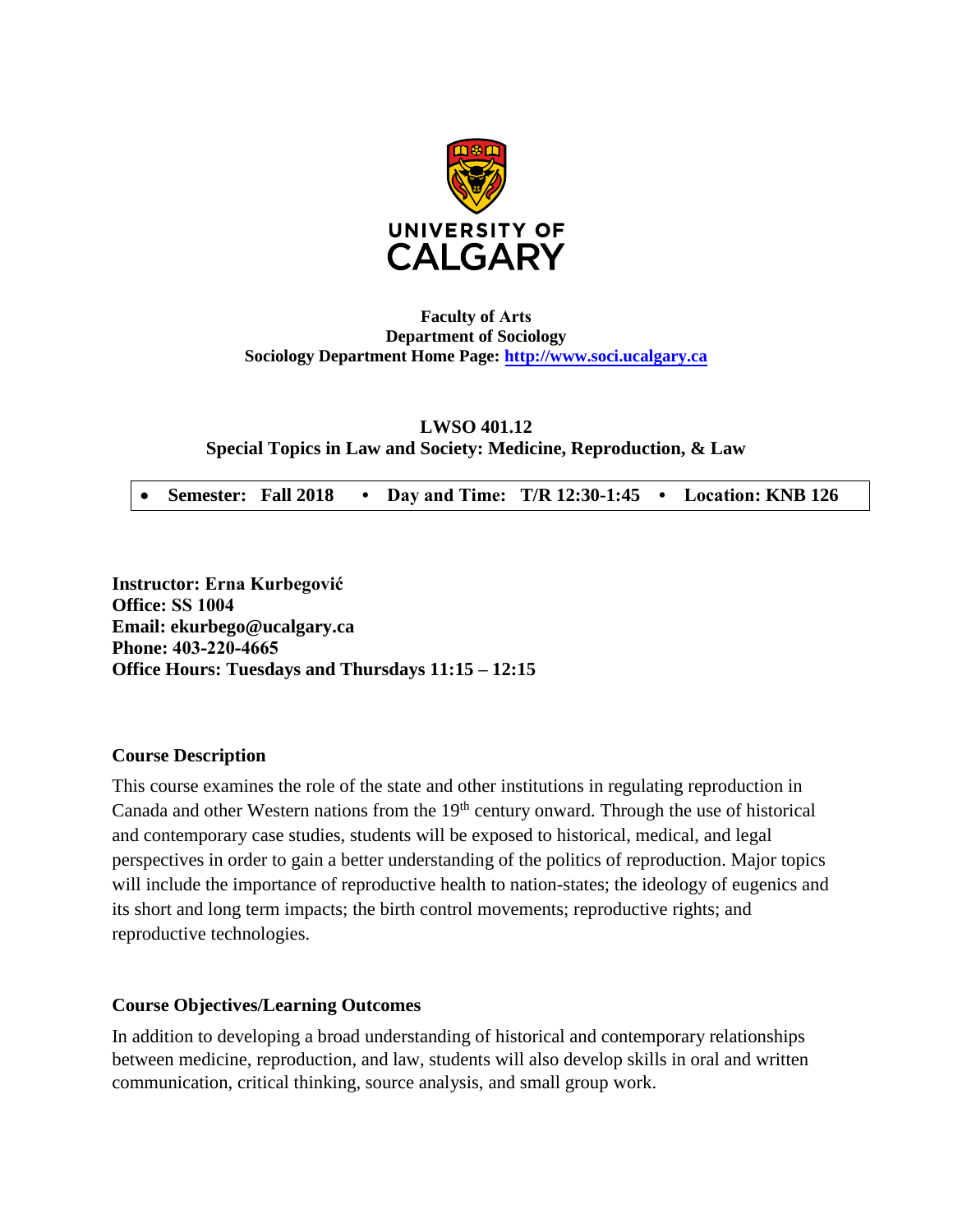# **Required Textbooks, Readings, Materials**

All readings will be provided through links in the course outline or by the instructor on D2L.

## **Methods of Evaluation**

Class Participation: Ongoing (10%)

Midterm: **October 18, 2018** (30%), closed book

Final Project: **December 6, 2018** (30%), hardcopy

Final Exam: Scheduled by the registrar (30%), closed book.

**Class participation** will be assessed through in-class group assignments. These assignments will be based on the weekly readings. Marks will be awarded to each student participating in these group discussions. There are a total of 11 discussion sessions marked out of 10, if you anticipate missing more than one group assignment, please see the instructor to make alternative arrangements. Most discussions will take place during the second half of Thursday classes.

**The midterm exam** will be written on **October 18, 2018 (75 minutes).** It will consist of multiple choice questions and short answer questions. More information will be provided by the instructor.

**Final Project**: For this project, students will work individually and collaboratively to create a "Year in Review" newspaper that chronicles events related to medicine, reproduction, and law during a key year. The newspaper will consist of at least three news stories and three supplementary elements. All of the information included in the newspaper must be properly documented with in-text citation, footnotes, or endnotes. This project will allow students to communicate in a way accessible to a non-specialist reader, to express their creativity, and to work in a group setting. Further details will be provided in class and posted on D2L by the instructor. **Due December 6 in class.**

**The final exam** will consist of multiple choice questions and short answer questions **(75 minutes). The exam will not be cumulative**, and will only cover material discussed after the midterm.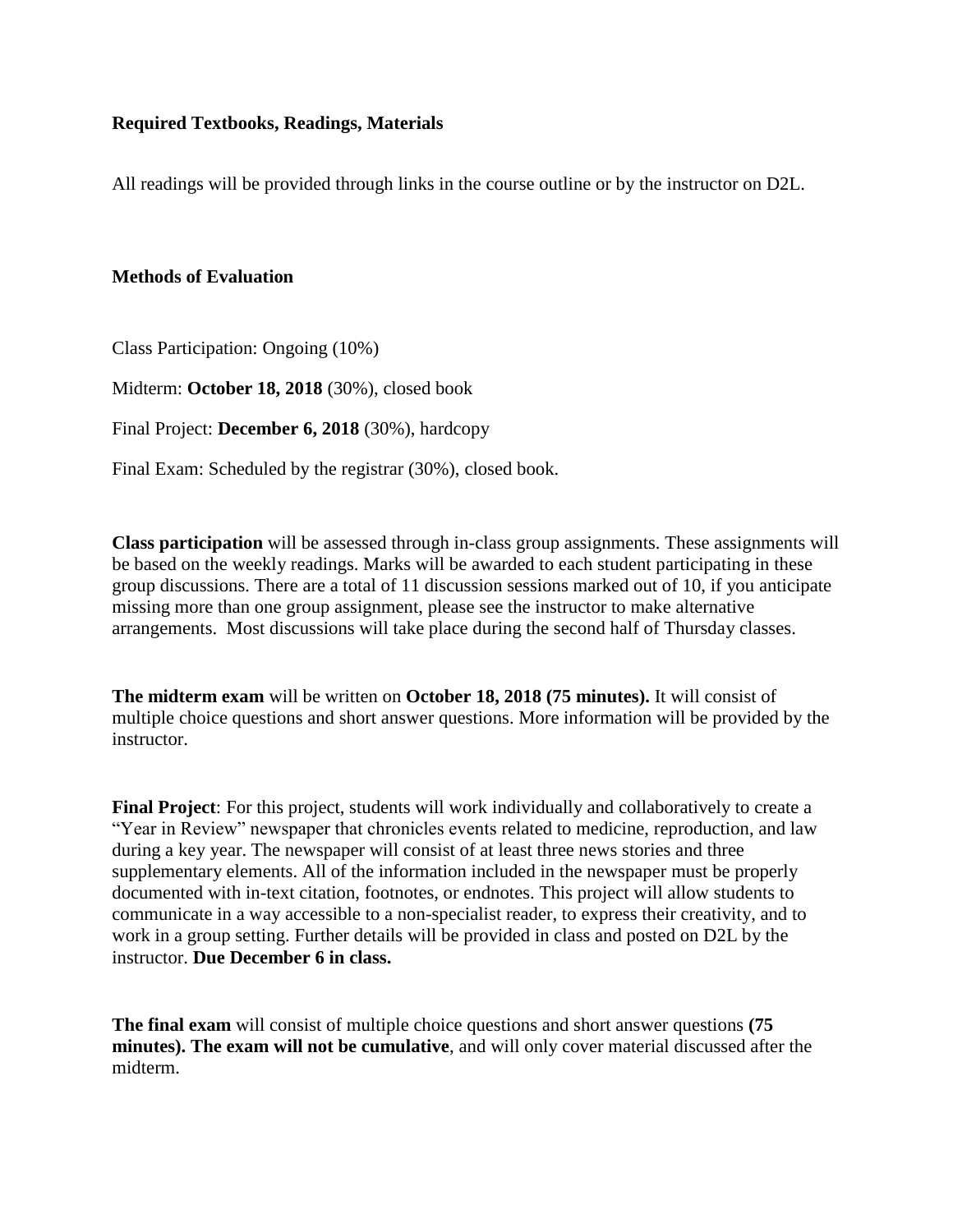# **Final Exam Information**

Scheduled by the registrar (30%), closed book.

## **Grading Scale**

| Grade        | <b>Percent range</b> | <b>Grade Point Value</b> | <b>Description</b>                       |
|--------------|----------------------|--------------------------|------------------------------------------|
| $A+$         | $96 - 100\%$         | 4.0                      | Outstanding performance                  |
| $\mathbf{A}$ | $90 - 95.99\%$       | 4.0                      | Excellent-superior performance           |
| $A -$        | $85 - 89.99\%$       | 3.7                      |                                          |
| $B+$         | $80 - 84.99\%$       | 3.3                      |                                          |
| B            | $75 - 79.99\%$       | 3.0                      | Good – clearly above average performance |
| $B -$        | $70 - 74.99\%$       | 2.7                      |                                          |
| $C+$         | $67 - 69.99\%$       | 2.3                      |                                          |
| $\mathbf C$  | $63 - 66.99\%$       | 2.0                      | Satisfactory - basic understanding       |
| $C-$         | $59 - 62.99\%$       | 1.7                      |                                          |
| $D+$         | $55 - 58.99\%$       | 1.3                      |                                          |
| D            | $50 - 54.99\%$       | 1.0                      | Minimal pass - marginal performance      |
| $\mathbf{F}$ | $<$ 50%              | $\overline{0}$           | unsatisfactory performance               |

Letter grades will be assigned and submitted to the registrar based on the following scale:

The grades for a course component may be scaled to maintain equity among sections and to conform to departmental norms.

## **Policy for late assignments**

Late assignments will be penalized up to a half grade/day.

## **Grade Reappraisal**

Within two weeks of the date the exam/assignment is returned, students seeking reappraisal of examinations or assignments must submit a written response to the instructor explaining the basis for reconsideration of one's mark. The instructor will reconsider the grade assigned and will then book a time with the student to discuss his or her work and rationale. It should be noted that a re- assessed grade may be raised, lowered, or remain the same.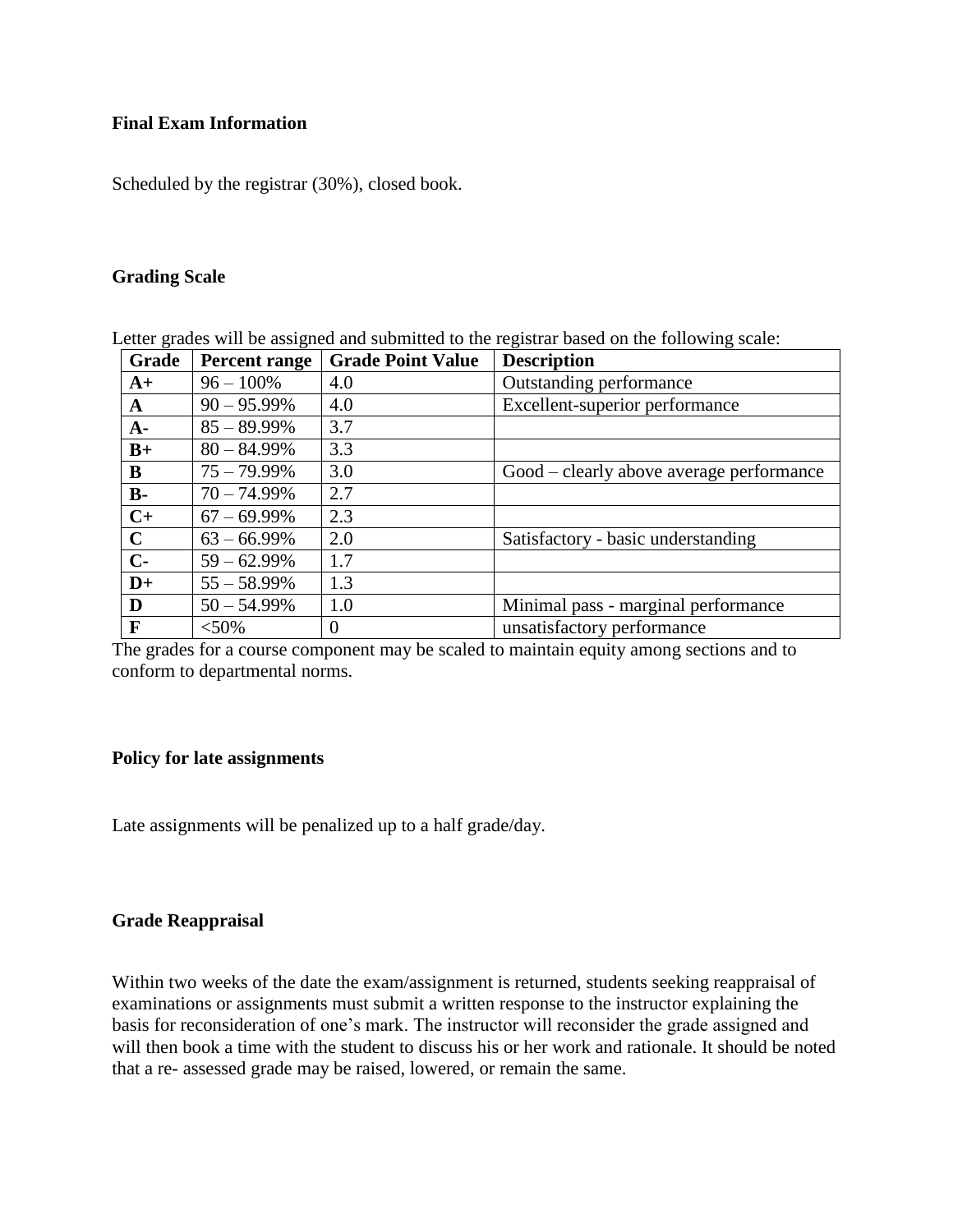# **Technology Use**

Laptops and tablets are permitted in the classroom for taking lecture notes only. Cell phones are to be avoided during lectures. Please be sure to mute your cell phone, and use only in case of an emergency.

# **Email**

Feel free to contact me over email at any time. Please put your course number and section in your email's subject line, and include a proper salutation, your full name, student ID, and a proper closing in the body of your email. All emails violating customary email conventions will be ignored. All other emails will be answered within one business day. I do not answer emails over the weekend. Please take that into account when emailing me questions pertaining assignments or exams. If you have a course-related question, please check the course outline first. Questions that can be answered by consulting the course outline will not be answered. Also, please e-mail me for administrative purposes only, for example to set up an appointment. Please do not use e-mail as a replacement for an office visit, if there is something you want to discuss. Questions about the course content and readings, concerns about grades, or any other personal issues should be dealt with in person during my office hours.

## **Emergency Evacuations**

In the case of fire or other emergency evacuation of this classroom, please proceed to the assembly point at **MacEwan Student Centre - North Courtyard**

## **Handing in Papers, Assignments**

- 1. The main Sociology Department office does not deal with any course-related matters. Please speak directly to your instructor.
- 2. **Protection of Privacy:** The Freedom of Information and Protection of Privacy (FOIPP) legislation does not allow students to retrieve any course material from public places. Anything that requires handing back will be returned directly during class or office hours. If students are unable to pick up their assignments from the instructor, they provide the instructor with a stamped, self-addressed envelope to be used for the return of the assignment.
- 3. Final grades are not posted by the Sociology Department. They are only available online.

## **Ethics Research**

Students are advised that any research with human subjects – including any interviewing (even with friends and family), opinion polling, or unobtrusive observation – must have the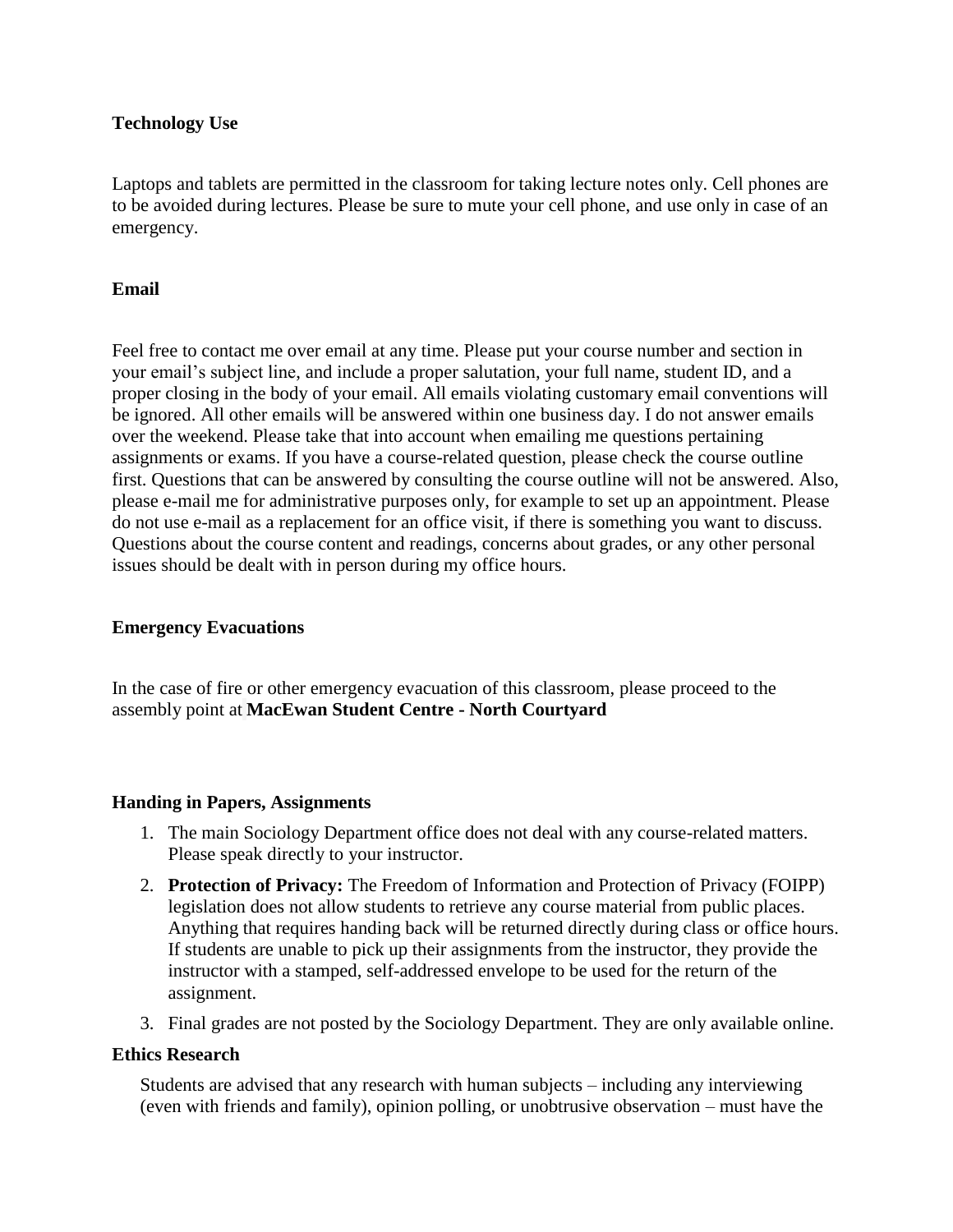approval of the Faculty Ethics Committee. In completing course requirements, students must not undertake any human subjects research without discussing their plans with the instructor, to determine if ethics approval is required.

## **Academic Misconduct**

Please refer to the website listed below for information on University of Calgary policies on Plagiarism/Cheating/Other Academic Misconduct: <http://www.ucalgary.ca/pubs/calendar/current/k-5.html>

# **Deferrals**

When possible, please provide advance notice if you are unable to write an exam or complete/turn-in assignments on time. All requests for deferral of a course component due to health reasons must be accompanied by written documentation as outlined in the University Calendar and should be obtained while the student has the health issue rather than after recovery. Deferrals will be allowed in the following circumstances: illness, domestic affliction or religious conviction. Travel arrangements, misreading the syllabus, and scheduling conflicts with other classes or employment are not valid reasons for requesting a deferral. Deferrals will not be granted if it is determined that just cause is not shown by the student.

If you have missed a test for a legitimate reason, the instructor can require you to write a "make up" test as close in time to the original test as possible or can choose to transfer the percentage weight to another course component. If the instructor schedules a "make up" test for you, its date and location will be at the convenience of the Department of Sociology.

**Deferred Final Exam Form:** Please note that requests to defer a Registrar scheduled final exam are dealt with through the Registrar's Office. Further information about deadlines, and where paperwork should be taken, is available on the form, which can be found at: <https://www.ucalgary.ca/registrar/student-forms>

**Deferred Term Work Form:** Deferral of term work past the end of a term also requires a form to be filled out. It's available at [https://www.ucalgary.ca/registrar/files/registrar/deferred\\_termwork15\\_0.pdf](https://www.ucalgary.ca/registrar/files/registrar/deferred_termwork15_0.pdf) 

Once an extension date has been agreed between instructor and student, the form should be taken to the Faculty of Arts Program Information Centre (SS 110) for approval by an Associate Dean (Students).

#### **Student Representation**

The 2018-19 Students' Union VP Academic is Jessica Revington [\(suvpaca@ucalg](mailto:suvpaca@ucalgary.ca)ary.ca).

For more information, and to contact other elected officials with the Student's Union, please visit this link: <https://www.su.ucalgary.ca/about/who-we-are/elected-officials/>

You may also wish to contact the Student Ombudsperson for help with a variety of University-related matters:<http://www.ucalgary.ca/ombuds/contact>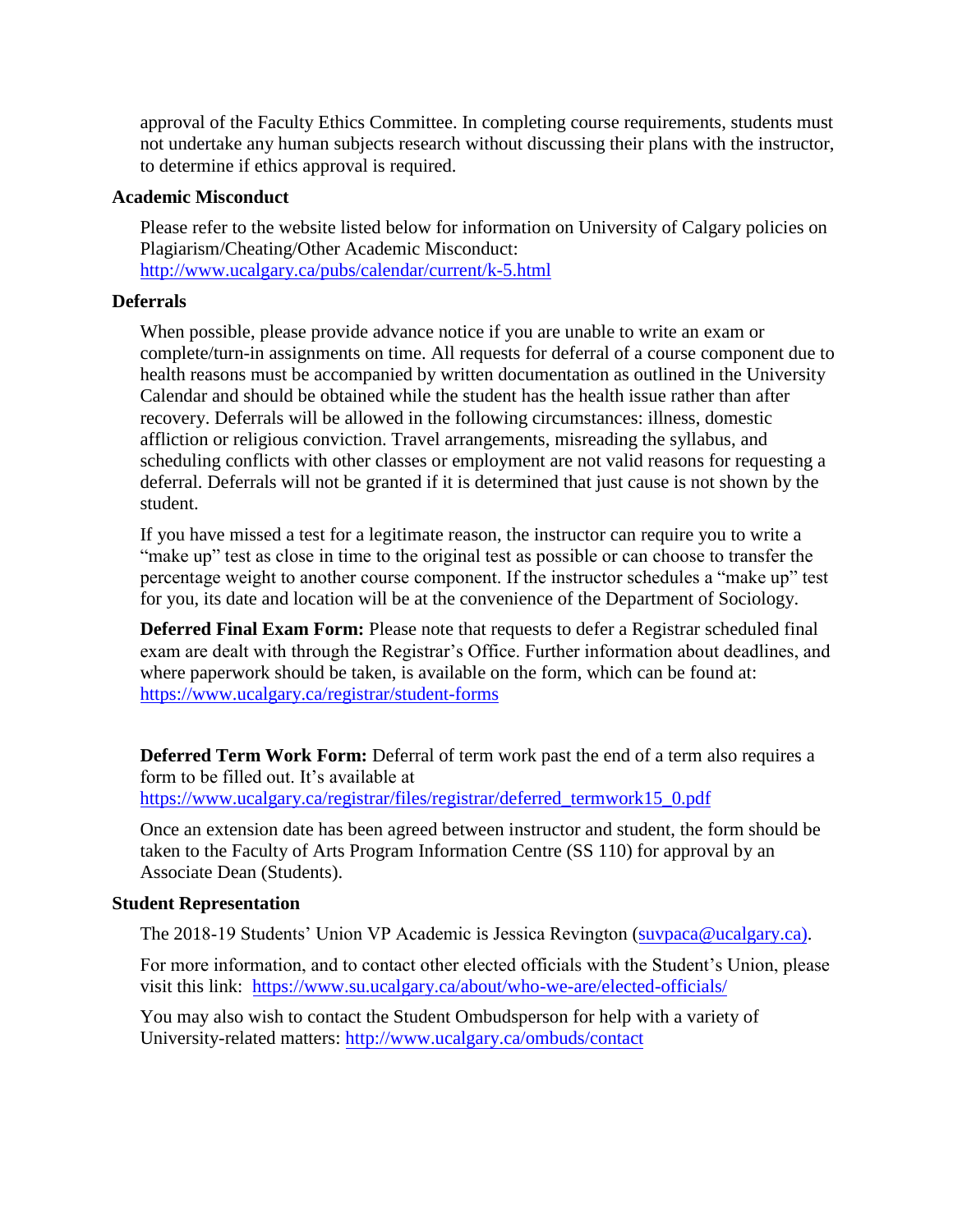### **Safewalk**

The University of Calgary provides a "safe walk" service to any location on Campus, including the LRT, parking lots, bus zones, and campus housing. For Campus Security/Safewalk call 220-5333. Campus Security can also be contacted from any of the "Help" phones located around Campus.

### **Academic Accommodation**

The student accommodation policy can be found at: [ucalgary.ca/access/accommodations/policy.](http://www.ucalgary.ca/access/accommodations/policy)

Students needing an Accommodation because of a Disability or medical condition should communicate this need to Student Accessibility Services in accordance with the Procedure for Accommodations for Students with

Disabilities [ucalgary.ca/policies/files/policies/student-accommodation-policy.](http://www.ucalgary.ca/policies/files/policies/student-accommodation-policy.pdf)

Students needing an Accommodation based on a Protected Ground other than Disability, should communicate this need, preferably in writing, to the course instructor.

## **Student Resources**

**[SU Wellness Centre](http://www.ucalgary.ca/wellnesscentre/) [Campus Mental Health Strategy](https://www.ucalgary.ca/mentalhealth/)**

**Course Schedule** 

# **Week One: September 6**

Introduction to the course

No readings

# **Week Two: September 11, 13**

Introduction continued: Reproductive Politics

In-class Library Session with Sara Klein (Tuesday)

Reading: Rickie Solinger, "Introduction: What is Reproductive Politics?" in *Pregnancy and Power : A Short History of Reproductive Politics in America* (2005) pgs. 1-25. [http://ebookcentral.proquest.com.ezproxy.lib.ucalgary.ca/lib/ucalgary](http://ebookcentral.proquest.com.ezproxy.lib.ucalgary.ca/lib/ucalgary-ebooks/reader.action?docID=865352&ppg=9)[ebooks/reader.action?docID=865352&ppg=9](http://ebookcentral.proquest.com.ezproxy.lib.ucalgary.ca/lib/ucalgary-ebooks/reader.action?docID=865352&ppg=9)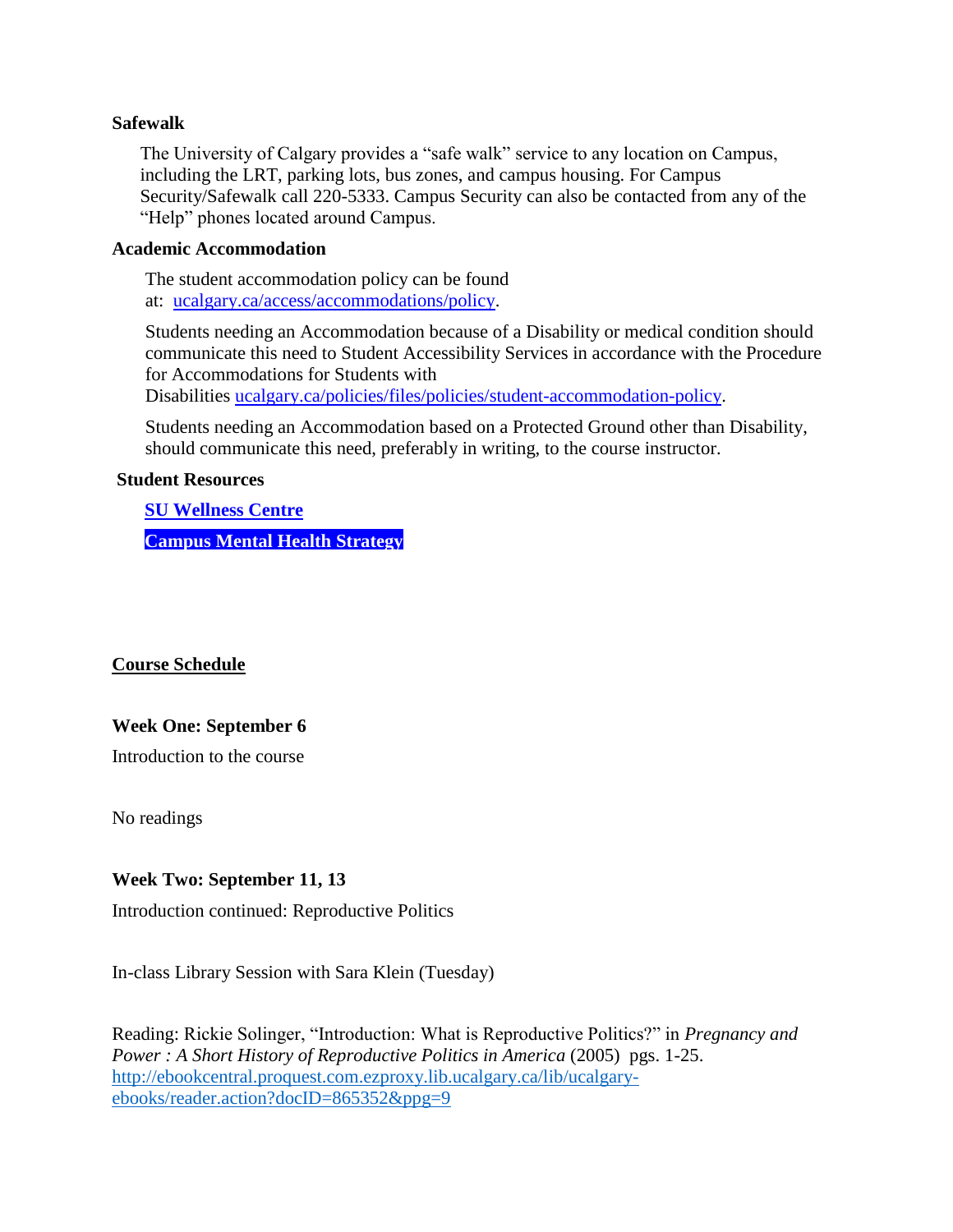# **Week Three: September 18, 20**

Eugenics, Law, and Involuntary Sterilization Part 1

Readings: Buck v. Bell, 274 U.S. 200 (1927) **posted on D2L**

Paul Lombardo, "Carrie Buck versus Dr. Priddy" in *Three Generations, No Imbeciles: Eugenics, the Supreme Court, and Buck v. Bell* (2002) pgs. 112-135. [http://ebookcentral.proquest.com.ezproxy.lib.ucalgary.ca/lib/ucalgary](http://ebookcentral.proquest.com.ezproxy.lib.ucalgary.ca/lib/ucalgary-ebooks/reader.action?docID=4398321&ppg=129)[ebooks/reader.action?docID=4398321&ppg=129](http://ebookcentral.proquest.com.ezproxy.lib.ucalgary.ca/lib/ucalgary-ebooks/reader.action?docID=4398321&ppg=129)

# **Week Four: September 25, 27**

Eugenics, Law, and Involuntary Sterilization Part 2

Readings: Alberta's Sexual Sterilization Act (1928) **Posted on D2L**

Jana Grekul, "Sterilization in Alberta, 1928 to 1972: Gender Matters," *Canadian Review of Sociology* 45, no.3 (2008): 247-266.

Documentary: Surviving Eugenics (Thursday's class)

## **Week Five: October 2, 4**

Birth Control and the Law Part 1

Reading: Revie, L., "'More than just boots!' The eugenic and commercial concerns behind A. R. Kaufman's birth controlling activities," *Canadian Bulletin of Medical History* 23 (2006): 119–43.

Short News Clip: Looking Back at the Birth Control Movement, *CBC* (November 11, 1962)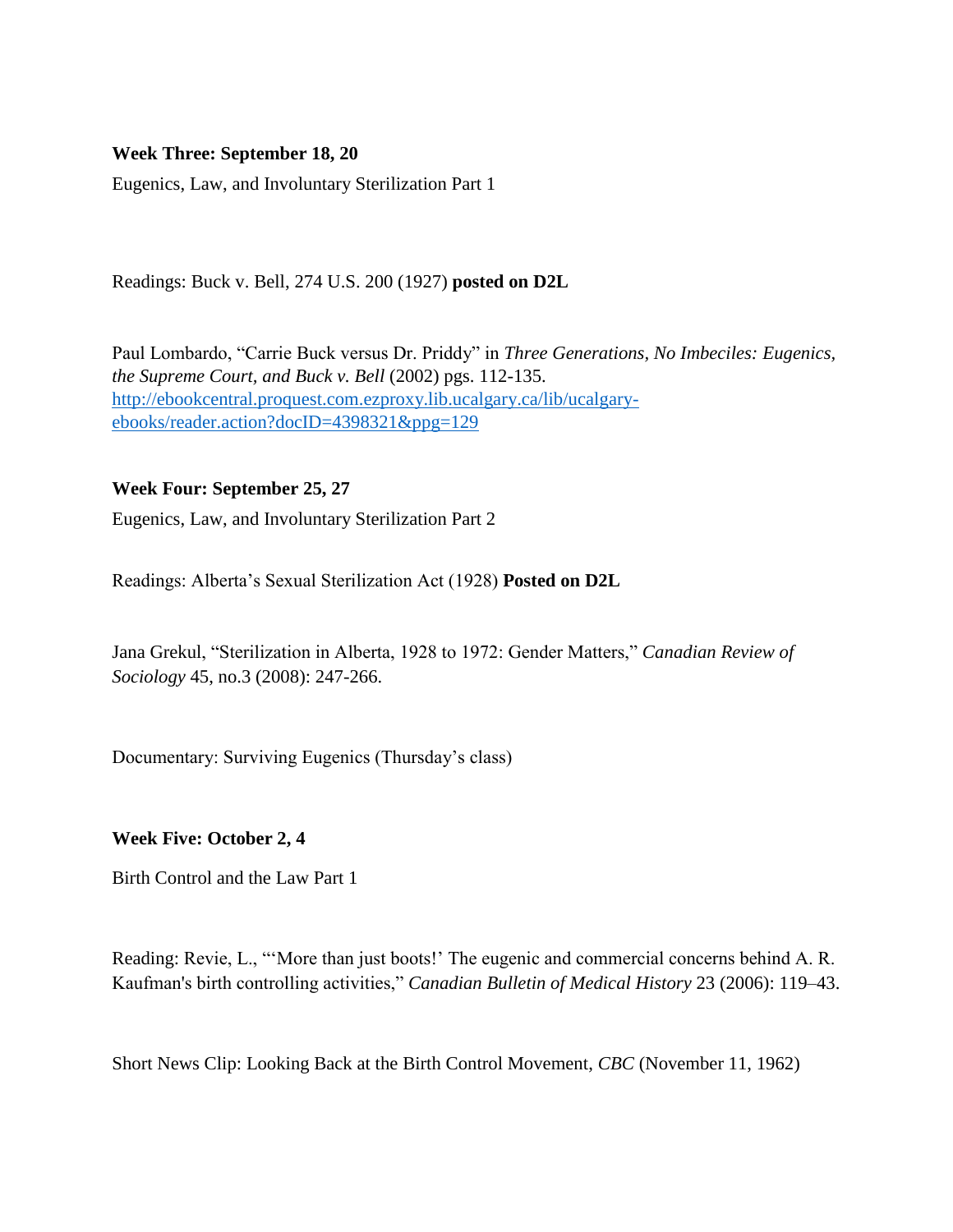**Week Six: October 9, 11**

Birth Control and the Law Part 2

Reading: "The Pill Turns 50," *The Globe and Mail* (2010): [https://beta.theglobeandmail.com/life/health-and-fitness/health/conditions/the-pill-turns-](https://beta.theglobeandmail.com/life/health-and-fitness/health/conditions/the-pill-turns-50/article572652/?ref=http://www.theglobeandmail.com&page=all)[50/article572652/?ref=http://www.theglobeandmail.com&page=all](https://beta.theglobeandmail.com/life/health-and-fitness/health/conditions/the-pill-turns-50/article572652/?ref=http://www.theglobeandmail.com&page=all)

**Exam Information Session**

# **Week Seven: October 16, 18**

Contraceptive Sterilization?

Readings: Erika Dyck, "Sterilization and Birth Control in the Shadow of Eugenics: Married, Middle Class Women in Alberta, 1930-1960s," *Canadian Bulletin of Medical History* 31 (2014): 165-188.

**Midterm Exam on Thursday!!!**

**Week Eight: October 23, 25**

Abortion Part 1

Readings: Beth Palmer, '"Lonely, tragic but legally necessary pilgrimages': Transnational Abortion Travel in the 1970s," *Canadian Historical Review* 92, no.4 (2011): 637-64.

"A Man and his conscience: Dr. Henry Morgentaler…" *The Globe and Mail* (September 14, 1974) **posted on D2L**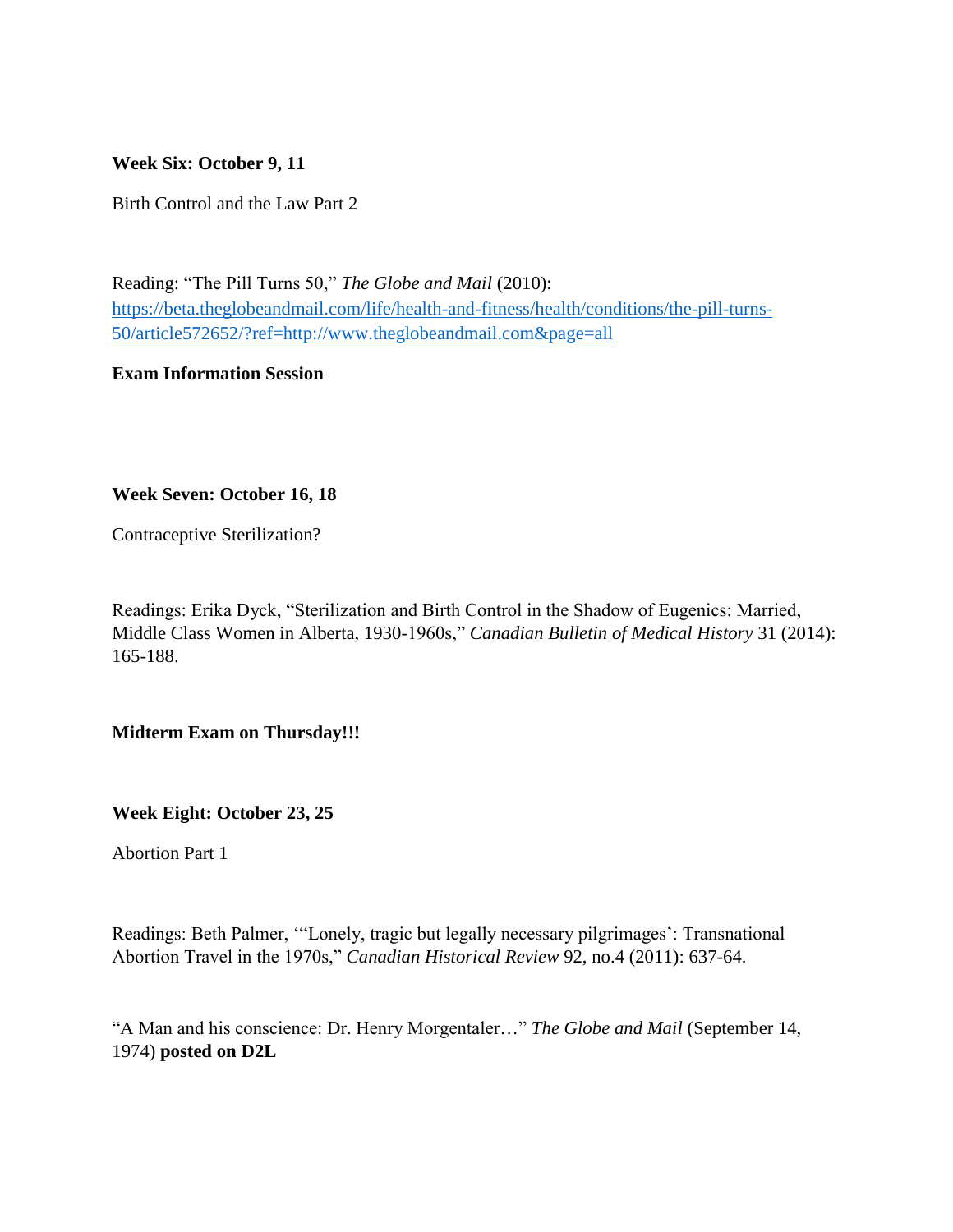# **Week Nine: October 30, November 1**

Abortion Part 2

Sandra Rodgers, "Abortion Denied: Bearing the Limits of Law" in *Just Medicare: What's In, What's Out, How We Decide* edited by Colleen M. Flood (Toronto: University of Toronto Press, 2006): 107-36.<http://deslibris.ca.ezproxy.lib.ucalgary.ca/ID/418815>

After 35 years, abortions are finally available in P.E.I. *Maclean's* (February 3, 2017) <https://www.macleans.ca/news/canada/after-35-years-abortion-available-in-pei/>

# **Week Ten: November 6, 8**

Reproductive Technologies

"Test tube mother has girl" *The Guardian* (1978) **posted on D2L**

"Unnatural selection: Is evolving reproductive technology ushering in a new age of eugenics?" *The Globe and Mail* (2012): [https://beta.theglobeandmail.com/life/parenting/unnatural-selection](https://beta.theglobeandmail.com/life/parenting/unnatural-selection-is-evolving-reproductive-technology-ushering-in-a-new-age-of-eugenics/article1357885/?ref=http://www.theglobeandmail.com&)[is-evolving-reproductive-technology-ushering-in-a-new-age-of](https://beta.theglobeandmail.com/life/parenting/unnatural-selection-is-evolving-reproductive-technology-ushering-in-a-new-age-of-eugenics/article1357885/?ref=http://www.theglobeandmail.com&)[eugenics/article1357885/?ref=http://www.theglobeandmail.com&](https://beta.theglobeandmail.com/life/parenting/unnatural-selection-is-evolving-reproductive-technology-ushering-in-a-new-age-of-eugenics/article1357885/?ref=http://www.theglobeandmail.com&)

Roberts, Dorothy. 2009. "'Race, Gender, and Genetic Technologies: A New Reproductive Dystopia?'" Signs 34(4): 783-804.

**Week Eleven: Term Break, No Classes!**

**Week Twelve: November 20, 22**

Reproductive Technologies continued…

Film: Gattaca, followed by a discussion